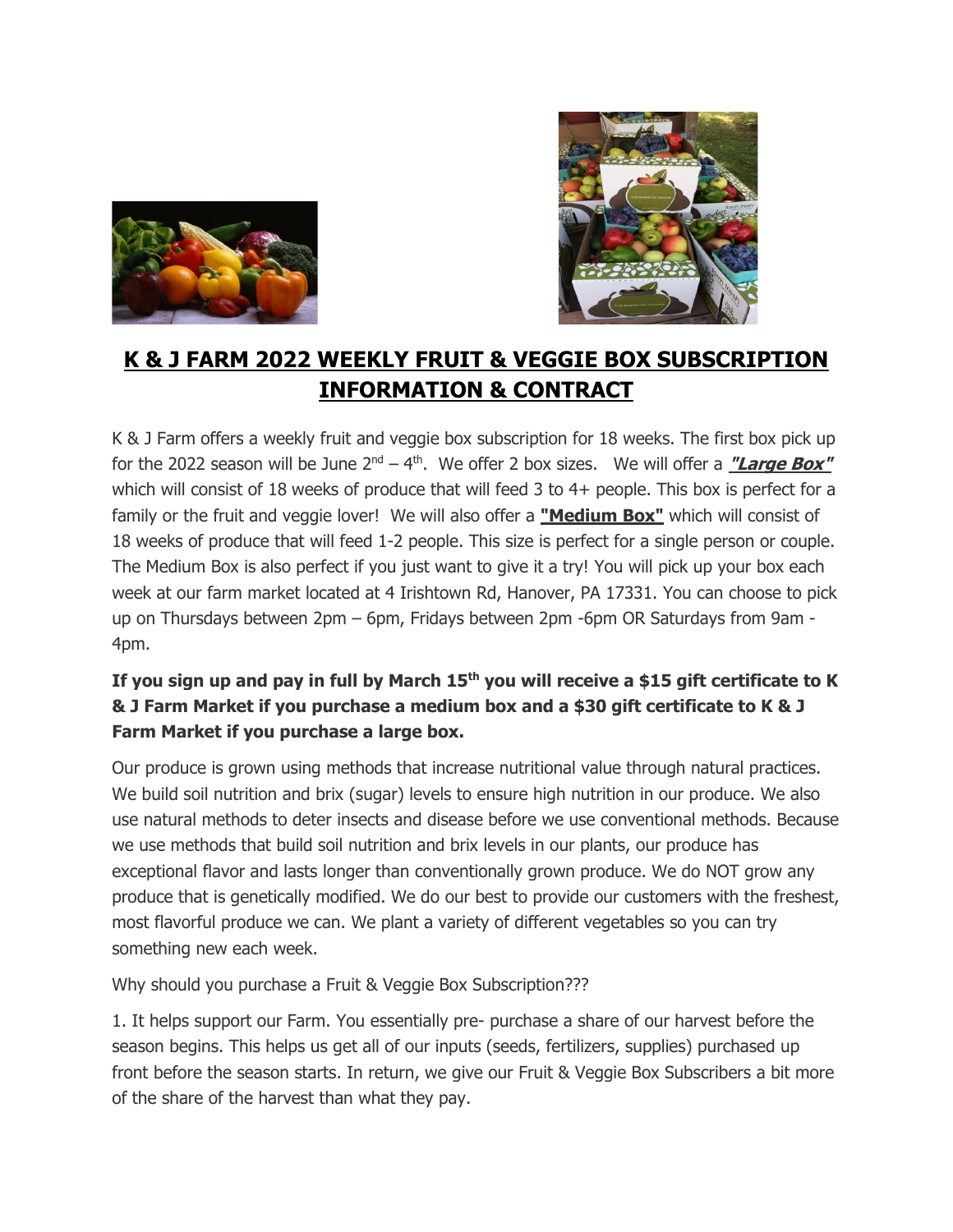2. It's fast and convenient. We have your box of fruits and veggies ready for pick up on your designated date/time. It only take a couple minutes to pick up your box and you then you are all set with fruits and veggies for the week. You don't have to spend time shopping and picking out the produce yourself!

3. You get to try new fruits and veggies. Most of the items we include in your box are fruits and veggies you would normally see in the store or farm market, but we also try to include a few items throughout the season that you may have never tried. These items may include produce such as kohlrabi, purple peppers, heirloom tomatoes or honeylopes.

4. The fruits and veggies you receive are fresh and delicious! All of the produce that is included in your box is fresh picked from our farm or a local farm nearby. We include some items that we purchase from nearby farms to make sure you receive a well-rounded box full of a variety of fruits and veggies. You will not get fresher produce unless you grow it yourself!

**Weekly Fruit & Veggie Box Add On Options** – these add ons are only available with the purchase of a Weekly Fruit & Veggie Box Subscription

#### **Canned Good Add on Option**

Do you want to try a new canned good with your weekly Fruit & Veggie box? Purchase the Canned Good Option and we will add a canned good of our choice to your Fruit & Veggie box! A wide variety of canned goods may be included. We offer a wide variety of pickled veggies such as beets, cucumbers, mixed veggies, mushrooms; a large variety of fruit spreads and fruit butters; honey and salsa and ketchup and canned fruit.

#### **Baked Good Option**

If you sign up for our Weekly Fruit & Veggie Box Subscription you can add on our Baked Good Option. If you choose to add on the Baked Good Option you will receive a baked good of our choice in your box each week. Our baked goods are baked by a local baker. You will receive a variety of baked goods including pies, whoopie pies, cookies, sweet breads and apple dumplings

#### *KID'S Box Option*

Kid's Box Option. We will gear this box towards 6-12 year old kids. This box will consist of a fruit and a veggie and a kids recipe. We will also include kids activity pages, project ideas or science experiment ideas throughout the season as well. These activities may not be included in every box but periodically throughout the season. Our goal for this box will be to help engage your children and include them in the weekly fruit and veggie box experience as well as encourage them to eat their fruits & veggies. We will include more familiar fruits & veggies in this box such as strawberries, green beans, peaches,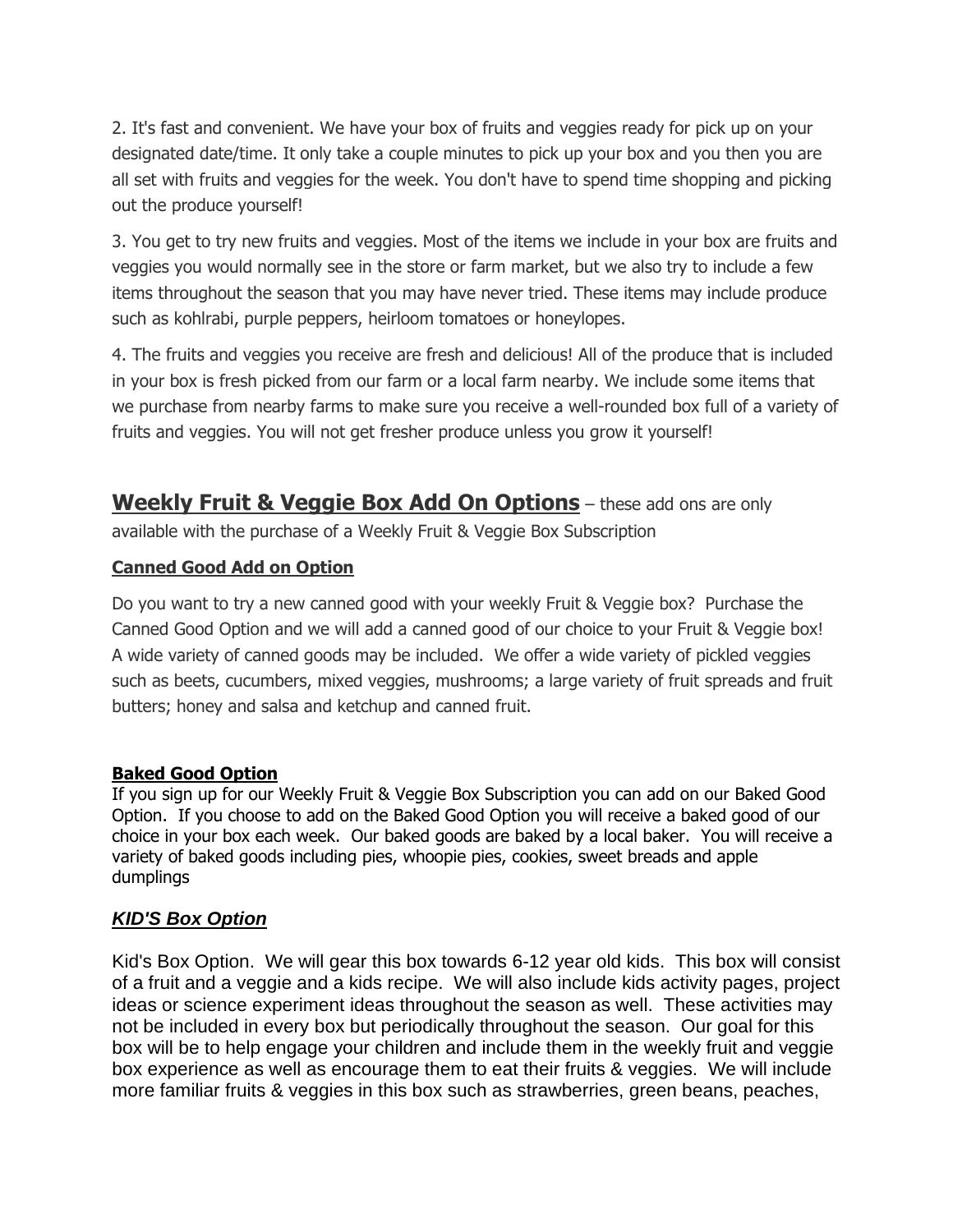peas, cantaloupe, lettuce, zucchini, plums etc. so that kids are not discouraged by fruits or veggies that they may not want to eat.

# **You can sign up via our website [www.kjfarmmarket.com](http://www.kjfarmmarket.com/) or you can fill out this form and mail it back to us with a check**

Below are some examples of what a weekly share may include in Spring, Summer and Fall.

### **Examples:**

| <b>Spring</b>       | Large Box        | Medium Box Summer |                   | Large Box       | Medium Box       |
|---------------------|------------------|-------------------|-------------------|-----------------|------------------|
| Lettuce             | 2 heads          | 1 head            | Beans             | 1 <sub>lb</sub> | $\frac{1}{2}$ lb |
| Spinach             | $\frac{1}{2}$ lb | $\frac{1}{4}$ lb  | Summer            | $\overline{2}$  | 1                |
|                     |                  |                   | Squash            |                 |                  |
| Spring              | 6                | 3                 | <b>Tomatoes</b>   | 2 <sub>lb</sub> | 1 <sub>lb</sub>  |
| Onions              |                  |                   | (mixed            |                 |                  |
|                     |                  |                   | varieties         |                 |                  |
|                     |                  |                   | large &           |                 |                  |
|                     |                  |                   | cherry)           |                 |                  |
| Radishes            | 6                | 3                 | <b>Sweet Corn</b> | 8               | 4                |
| <b>Beets</b>        | 6                | 3                 | Cucumber          | $\overline{2}$  |                  |
| <b>Strawberries</b> | 1 <sub>qt</sub>  | 1 pt              | Peaches           | 6               | 4                |
| <b>Cucumbers</b>    | $\overline{2}$   | 1                 | Eggplant          | $\overline{2}$  | 1                |
| Peas                | 1 qt             | 1 pt              | <b>Sweet</b>      | 3               | $\overline{2}$   |
|                     |                  |                   | Onions            |                 |                  |

| <b>Fall</b>                | Large Box        | <b>Medium Box</b> |
|----------------------------|------------------|-------------------|
| Potatoes                   | 5 <sub>1b</sub>  | 2 <sub>1b</sub>   |
| <b>Butternut Squash</b>    | $\overline{2}$   |                   |
| Turnips                    | 6                | 3                 |
| Peppers (mixed varieties)  | 3                | 2                 |
| Spinach                    | $\frac{3}{4}$ lb | $\frac{1}{2}$ lb  |
| Apples                     | 6                | 4                 |
| Zucchini                   | $\overline{2}$   |                   |
| Tomatoes (mixed varieties) | 2 <sub>1b</sub>  | 1 <sub>lb</sub>   |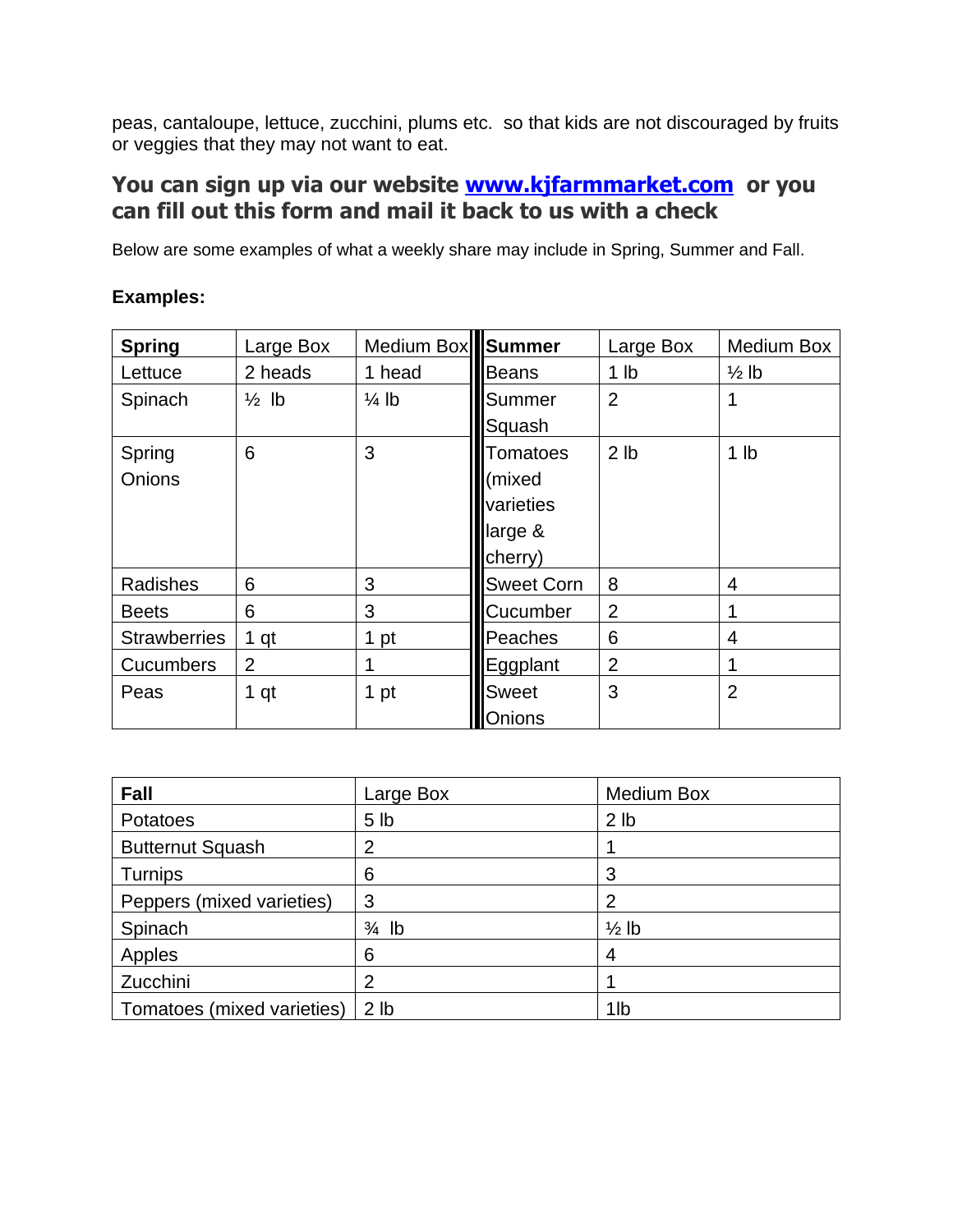### **2022 K & J FARM FRUIT & VEGGIE BOX SUBSCRIPTION AGREEMENT:**

\_\_\_\_\_\_\_\_\_\_\_\_\_\_\_\_\_\_\_\_\_\_\_\_\_\_\_\_\_\_\_ \_\_\_\_\_\_\_\_\_\_\_\_\_\_\_\_\_\_\_\_

I commit to a membership in the K & J Farm Fruit & Veggie Box Subscription for the 2022 season. As a member, I commit myself to supporting the farm by making my payment. I will commit to the pick-up of my weekly Box on the day I selected at the specified time I selected. I understand that if I do not pick up my box on the specified day and time I choose, I do not expect to have my box saved unless I have made prior arrangements with K and J Farm at least 24 hours in advance. I understand that the day/time I choose to pick up my box will be the same each week unless other arrangements are made with K & J Farm. The Box will vary in size and weight depending on the time of the season. I understand that over the course of the season the box may contain a smaller volume or fruits & veggies in the beginning of the season but a larger volume as the season continues and because of this the value of the box is calculated as an average for all of the fruits & veggies received in the box throughout the season. I commit to accepting the variety of foods that appear in the Box over the course of the season. I understand that in return for my commitment to K & J Farm's Weekly Fruit & Veggie Box Subscription by paying for my subscription, K & J Farm will provide me with a Box of Homegrown & Locally Grown Fruits & Veggies weekly for 18 weeks.

Signature Date